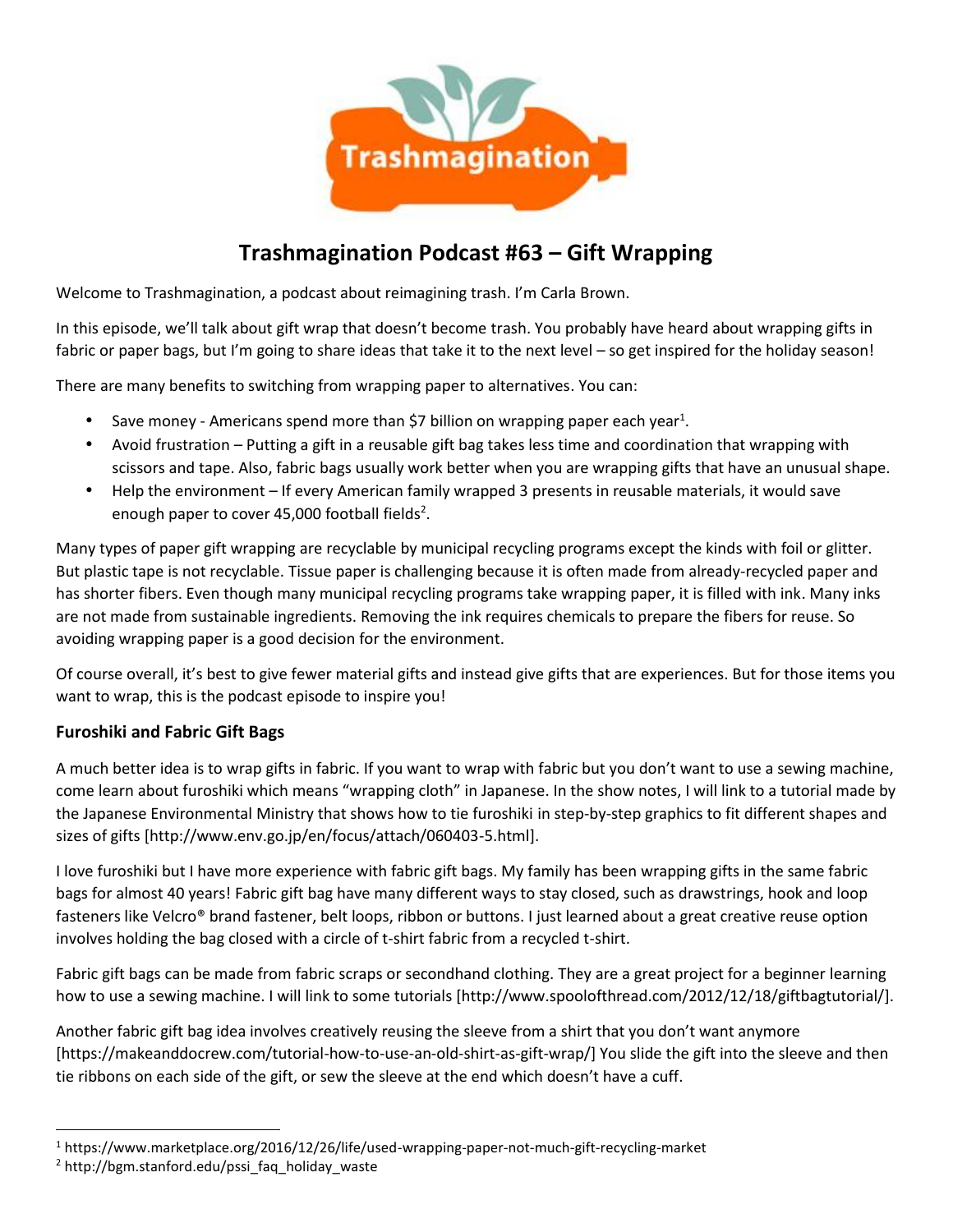# **Buying Fabric Gift Bags**

If you don't want to sew your own reusable fabric gift wrap, many small businesses make them. Search with the term "reusable gift wrap" or "bento bag." Unfortunately, most do not seem to use recycled fabrics.

Enfold, located in Michigan, offers two kinds of sustainable fabric gift bags. They offer bags from recycled saris by women who used to work in the sex trade in India [http://www.enfoldgiftwrap.com/upcycled/]. They also sell wraps made from organic cotton.

Wrag Wrap in the UK [https://www.wragwrap.com] makes their gift bags from polyester made from recycled plastic bottles. They sell a reusable gift wrap called Crackle Wrap which contains a layer that crinkles as the gift is unwrapped.

# **Flexible Food Packaging Gift Bags**

Here's a gift wrapping idea that involves a sewing machine but not fabric. A few years ago, I started sewing together food packaging such as juice pouches and similar bags to make gift bags [https://trashmagination.com/making-withjuice-pouches-flexible-food-packaging/]. There is an increasing number of food products sold in these types of bags. I call them flexible food packaging. I found almost all of them can be sewn on my regular sewing machine – not an industrial one – and can be sewn with normal needles and thread. They can be more challenging to sew than fabric because they don't always fold as easily to push through sewing machine. But the final result is a gift bag that often gets a big reaction. I started making these as bags for teacher appreciation week. I fill them with snacks or personal care items. You can add handles or not. The only type of flexible food packaging that didn't work so far has been those from potato chips. It rips too easily even when I attached a lining or interfacing to them.

## **Mylar Balloons**

Mylar balloons are the type that you fill with helium. They are not recyclable. I avoid buying these but sometimes you receive one as a gift or there are a bunch leftover at the end of a school event. One great way to reuse mylar balloons is to wrap gifts with them [http://junkmailgemsblog.blogspot.com/2009/04/what-to-do-with-mylar-balloons.html].

## **Holiday Tins and Boxes**

Do you have any holiday tins from previous holidays? This are a great way to gift handmade cookies, but they can be a great gift wrapping option for many items.

For very small gifts, you can make a gift box from a recycled toilet paper roll. You just flatten the roll and tuck in the ends, then wrap in ribbon [https://www.thesprucecrafts.com/how-to-make-a-toilet-paper-roll-gift-box-1388621].

My mom has also made these types of gift boxes from recycled holiday cards. Her gift boxes were triangular, like little pyramids [https://craftyjournal.com/gift-box-patterns/] but you can also make them into rectangular boxes.

#### **Plastic Clamshell Packaging and Juice Cartons**

In episode 51, I talked about a type of plastic packaging that is rarely recycled by municipal recycling programs – and it was called clamshell packaging. This is the type with a lid that pops open. In my area, they are often used for berries. These can be great gift boxes as well [http://www.auntpeaches.com/2012/05/friday-flowers-kaleidoscopic-berry.html]. Most are transparent, but you can make them into colorful gift boxes by gluing on tissue paper with watered-down white glue. I also saw colorful gift boxes made from recycled orange juice cartons [https://myria.com/how-to-makejuice-carton-gift-boxes].

## **Paper Wrapping**

If you really want to wrap with paper, you can choose the classic brown paper bags, book pages, newspapers or magazines. You can also consider reusing your children's artwork or printed maps. But this just seems so unimaginative after the other options I mentioned.